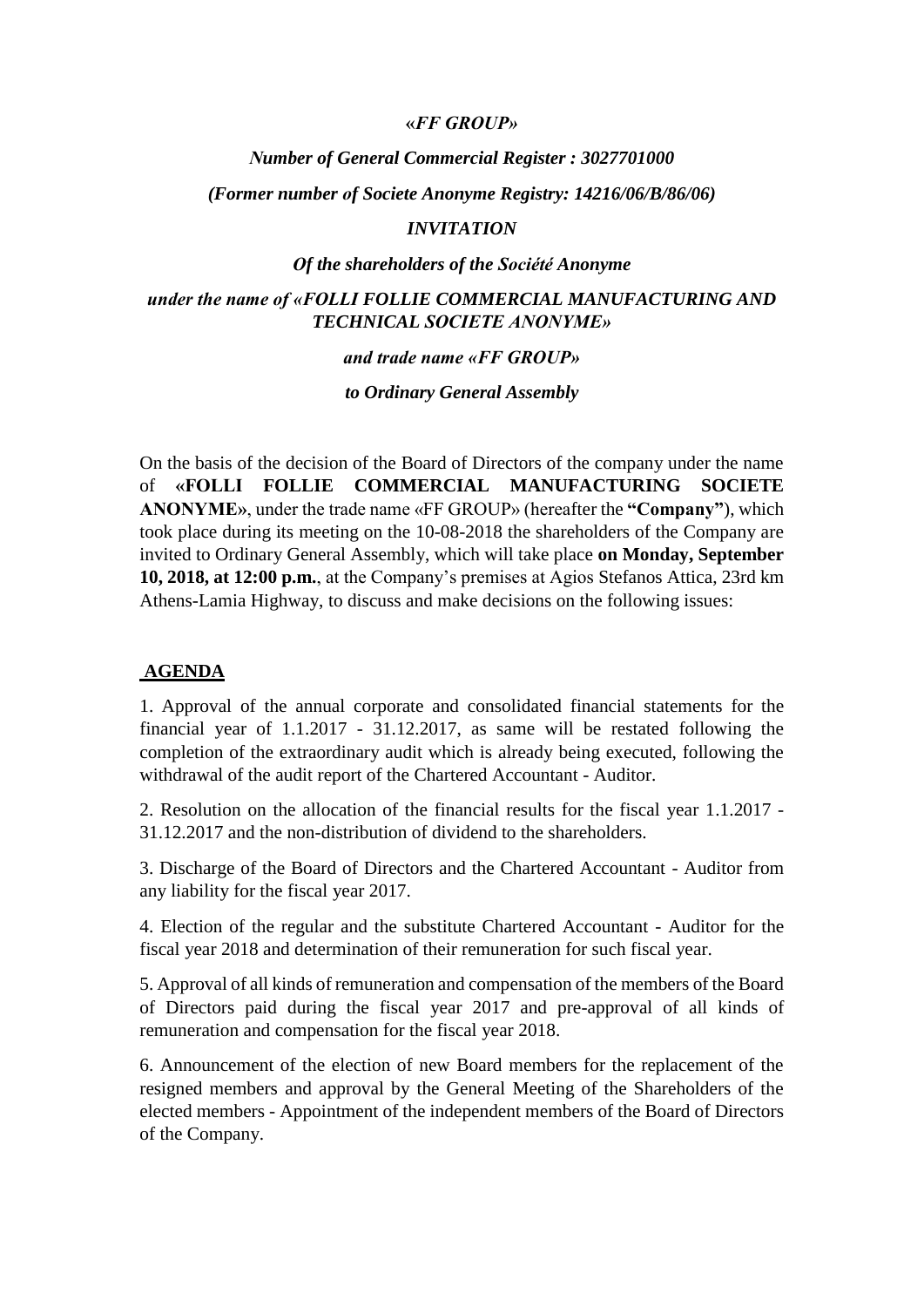7. Election of the members of the Audit Committee pursuant to Article 44 of Law 4449/2017.

8. Various announcements, approvals and decisions.

In case of non-achievement οf the required, according to the law and the Articles of Incorporation of the Company, quorum for taking decisions on the aforementioned matters of the initial agenda on 10-09-2018,in accordance with the law. The subjects of the agenda of the probable A' Reiterative Assembly will be the above mentioned.

According to articles 26 § 2b and 28a οf the codified law 2190/1920, as they were modified and added, respectively to the articles 3 and 5 of the law 3884/2010 and are in force, the Company informs the shareholders for the following:

## **RIGHT TO PARTICIPATE IN THE GENERAL ASSEMBLY**

Any person appearing as shareholder in the Dematerialized Securities System files managed by "Hellenic Stock Exchanges S.A." (former Central Securities Depository), where Company's securities are being held, is entitled to participate at the General Assembly. Shareholding capacity is evidenced by presenting a relevant written certificate issued by the aforementioned entity, or by direct online connection of the Company with the said entity's files. Shareholders capacity must be effective (Date of Record), notably at the beginning of the fifth (5th) day prior to the date of the General Assembly of 10.09.2018 and the relevant written certificate regarding the shareholders capacity must be received by Company no later than the third (3rd) day prior to the date of the General Assembly.

With regard to the 1st Reiterative Extraordinary General Assembly, the shareholding capacity must be effective at the fourth  $(4<sup>th</sup>)$  day prior to the date scheduled for the 1st Reiterative General Assembly (1st Reiterative General Assembly date of record), and the relevant written or electronic certificate regarding shareholding capacity must be received by company no later than the third (3rd) day prior to the date of the 1st Reiterative General Assembly.

Only persons in the capacity of shareholder as at the respective Date of Record are considered vis-à-vis the company to be entitled to attend and vote at the General Assembly. Any shareholder failing to comply with the provisions of article 28a of codified law 2190/1920 may participate at the General Assembly only upon its permission.

Exercise of these rights does not require blockage of the beneficiary's shares or compliance with any other procedure restricting the ability to sell and transfer them during the period between the Date of Record and the date of General Assembly.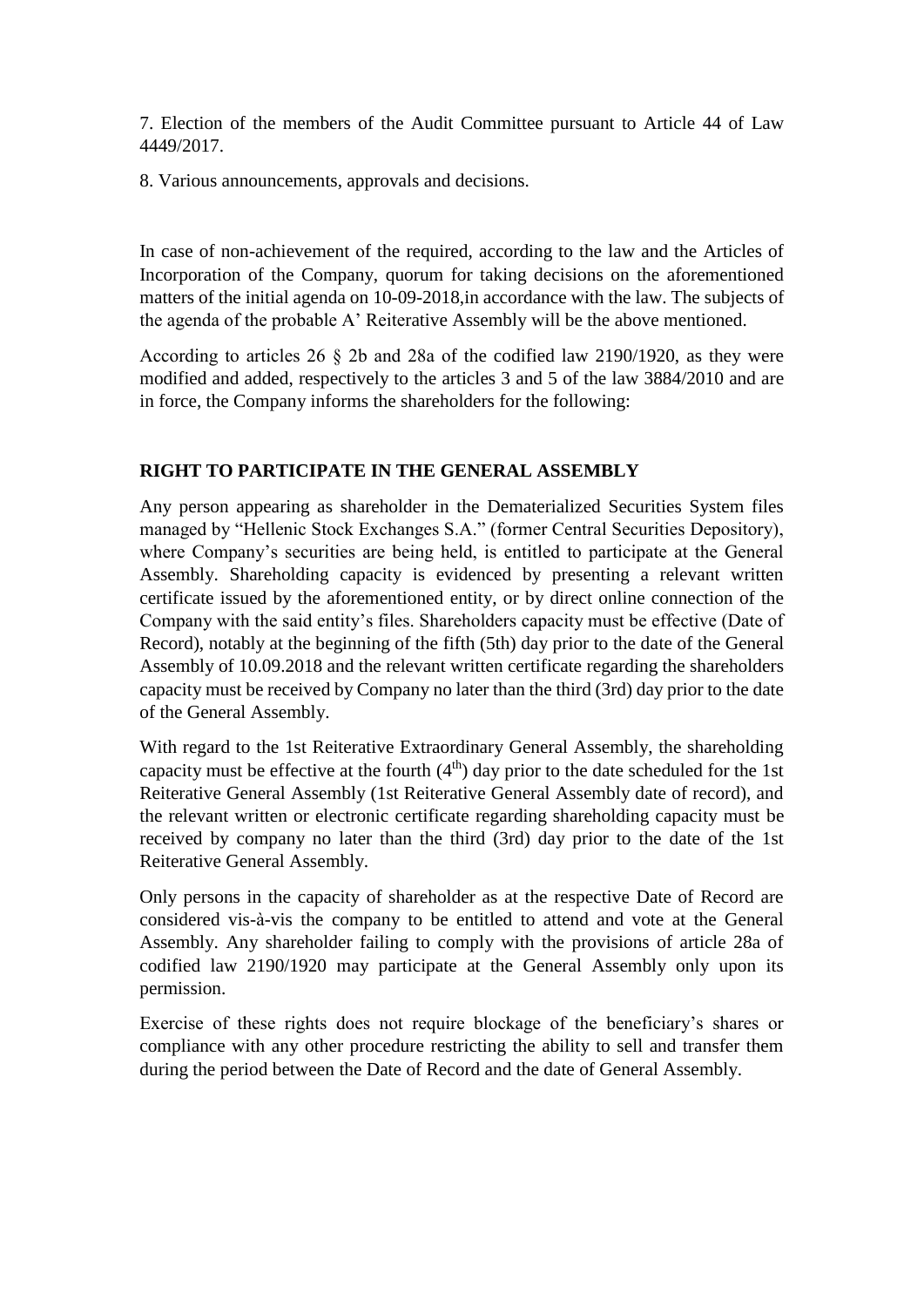## **PROCESS FOR EXERCISING VOTING RIGHTS BY PROXY**

A shareholder may attend the General Assembly and vote either in person or by proxy. Each shareholder may appoint up to three (3) proxies. Legal entities may participate at the General Assembly by appointing up to three (3) individuals as proxies. However, if a shareholder holds shares in a company, which appear in several securities accounts, said restriction will not prevent said shareholder from appointing different proxies in respect of the shares in each securities account in relation with the General Assembly. A proxy acting on behalf of several shareholders may vote differently for each shareholder. A shareholder proxy must disclose to the company, before the General Assembly begins, any specific event which may be useful to the shareholders in assessing the risk of the proxy serving interests other than those of the shareholder.

In the sense of this paragraph, a conflict of interest may especially arise when a proxy:

a) is a shareholder controlling the company or is another legal entity or an entity controlled by that shareholder;

b) is a member of the board of directors or of the administration of the company or shareholder controlling the company in general, or another legal entity or an entity controlled by a shareholder who controls the company;

c) is an employee or auditor of the company or shareholder controlling the company, or of another legal entity or entity controlled by a shareholder who controls the company;

d) is spouse or first degree relative to one of the individuals referred to under (a) through (c) above.

The appointment and revocation of a shareholder proxy is made in writing and notified to the Company under the same form, at least three (3) days prior to the date scheduled for the General Assembly.

The company will make available at website [\(www.ffgroup.com](http://www.ffgroup.com/) ) a form which may be used for the appointment of proxy. Said form must be submitted, duly completed and signed by the shareholder, to the Company's Shareholders Service at: Agios Stefanos, Attika, 23rd km of Athens-Lamia national road, or sent by facsimile at: 210- 6241100, at least three (3) days prior to the date of the General Assembly. Beneficiaries are responsible for confirming successful remittance and receipt of proxy documentation by the company, by calling the following number: +30 210 6241141 (Mrs. Mantalena Kasidiaropoulou).

The company's Articles of Incorporation provides for the holding of a General Assembly by teleconference.

## **MINORITY RIGHTS OF SHAREHOLDERS**

(a) At the request of shareholders representing one twentieth (1/20) of the paid-up share capital, the company's board of directors is obliged to insert additional items in the General Assembly's agenda, if the relevant request is received by the board of directors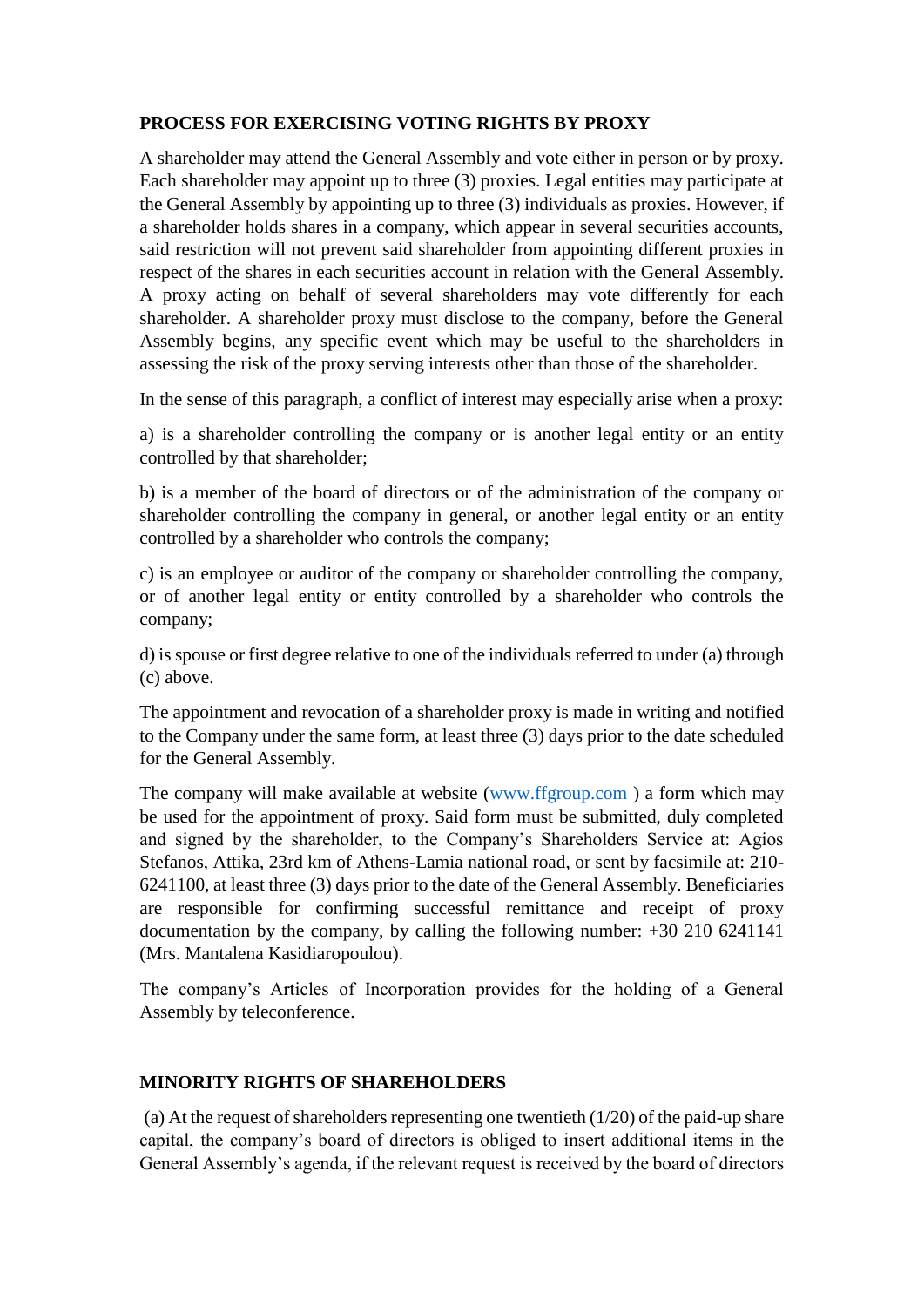until at least fifteen (15) days prior to the General Assembly. The request for inserting additional items in the agenda must be accompanied by reasoning or by a draft decision to be approved by the General Assembly, and the revised agenda will be notified in the same manner as the previous agenda thirteen (13) days prior to the General Assembly, and will also be made available to shareholders at the company's website, together with the reasoning or the draft decision submitted by the shareholders in accordance with the provisions of article 27 paragraph 3 of codified law 2190/1920.

(b) At the request of shareholders representing one twentieth (1/20) of the paid-up share capital, the board of directors must make available to the shareholders in accordance with the provisions of article 27 paragraph 3 of codified law 2190/1920, no later than at least six (6) days prior to the General Assembly, draft decisions on items included in the original or revised agenda, if the relevant request is received by the board of directors until at least seven (7) days prior to the General Assembly.

(c) Upon request of any shareholder submitted to the Company at least five (5) full days prior to the General Assembly, the board of directors must provide to the General Assembly the requested information on the company's affairs, to the extent they are useful for the actual consideration of the items on the agenda. The board of directors may refuse to provide such information for a substantial reason to be recorded in the minutes. The board of directors may provide a uniform reply to shareholders' requests having the same content. There is no obligation to provide information when such information is already published in the company's website, especially in the form of questions and answers.

(d) At the request of shareholders representing one fifth (1/5) of the paid-up share capital, which should be submitted to the company at least five (5) full days prior to the General Assembly, the board of directors shall supply to the General Assembly information regarding the progress of the company's corporate affairs and financial condition. The board of directors may refuse to furnish the requested information for a substantial reason to be recorded in the minutes. Respective time limits apply on shareholders' minority rights in case of Reiterative General Meetings as well.

In all aforementioned cases, the requesting shareholders will be called to prove their shareholding capacity and the number of shares they hold at the time they exercise their respective rights. Submission of certificate from the entity where the respective securities are held, or confirmation of the shareholding capacity through direct online connection between entity and company constitutes such evidence.

# **AVAILABLE DOCUMENTS AND INFORMATION**

The information referred to in article 27, paragraph 3 of codified law 2190/1920, including the notice to General Assembly, the form for the appointment of proxy and the draft decision on items of the agenda, as well as more detailed information regarding the exercise of the minority rights under article 39, paragraphs 2, 2a, 4 and 5 of codified law 2190/1920 will be available in electronic form at the company's website [www.ffgroup.com](http://www.ffgroup.com/) . The complete text of draft decisions and documents provided under article 27, paragraph 3(c) and (d) of codified law 2190/1920 will also be available in